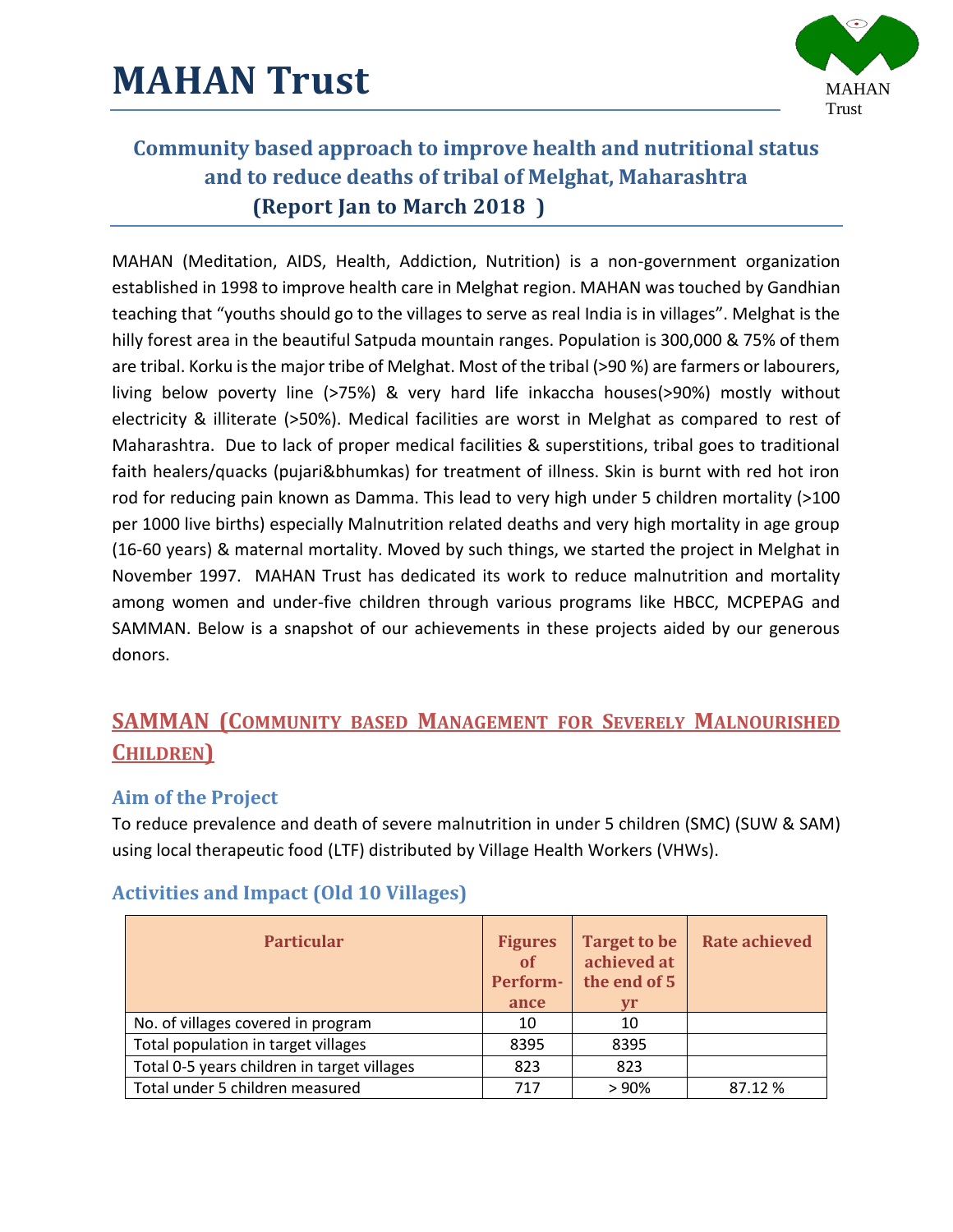

| Under 5 Children suffering from SAM     | 11                      | $<$ 1% | 1.33%                       |
|-----------------------------------------|-------------------------|--------|-----------------------------|
| Under 5 Children suffering from SUW     | 52                      | < 10%  | 6.31                        |
| Under 5 Children suffering from SAM+SUW | 8                       | < 1%   | 1.11 %                      |
| Under 5 Children suffering from Severe  | 71                      | < 14%  | 9.90%                       |
| Malnutrition (SAM or SUW or SAM+SUW)    |                         |        |                             |
| Case fatality rate (CFR) of Treated SMC | 0                       | $<$ 4% | 0                           |
| Case fatality rate (CFR) of overall SMC |                         | < 10%  | $0\%$                       |
| SAM=Severe Acute Malnutrition.          | SUW= Severe Underweight |        | SMC = Severely Malnourished |
| Child                                   |                         |        |                             |

Due to our efforts, we could successfully reduce the prevalence of SUW and SAM. There was not a single death amongst treated SMCs and hence we could achieve WHO target of CFR of <4%.

New 20 Villages

| <b>Particular</b>                           | <b>Figures of</b><br><b>Performance</b> | <b>Target to be</b><br>achieved at<br>the end of 5<br><b>Yrs</b> | Rate<br>achieved | <b>Remark</b> |
|---------------------------------------------|-----------------------------------------|------------------------------------------------------------------|------------------|---------------|
| No. of villages covered in program          | 16                                      | 20                                                               | 80%              |               |
| Total population in target villages         | 17080                                   | 21594                                                            | 79.09%           |               |
| Total 0-5 years children in target villages | 1690 (9.89%)                            | 2128 (9.85 %)                                                    | 79.41%           |               |
| Total under 5 children measured             | 1267                                    | > 90%                                                            | 74.97%           |               |
| Under 5 Children suffering from SAM         | 74                                      | $< 1\%$                                                          | 5.84 %           |               |
| Under 5 Children suffering from SUW         | 165                                     | < 10%                                                            | 13.02 %          |               |
| Under 5 Children suffering from Severe      | 195                                     | < 14%                                                            | 15.39 %          |               |
| Malnutrition (SAM or SUW or SAM+SUW)        |                                         |                                                                  |                  |               |
| Case fatality rate (CFR) of Treated SMC     | 0                                       | $<$ 4%                                                           | 0 %              |               |
| Case fatality rate (CFR) of overall SMC     | 0                                       | < 10%                                                            | 0%               |               |

#### **Success story:-**

Akshara (Rashi ) Thannu Bethekar, a 3 year and 7 months old, female child from village Keli was diagnosed as SMC with weight 6.360 Kg and Height 67 Cm, child was lethargic and had feeding difficulty. She is being treated from 16/01/2018 and today weight of the child is 7.00 kg and height is 69 cm. Today the child is active and plays well.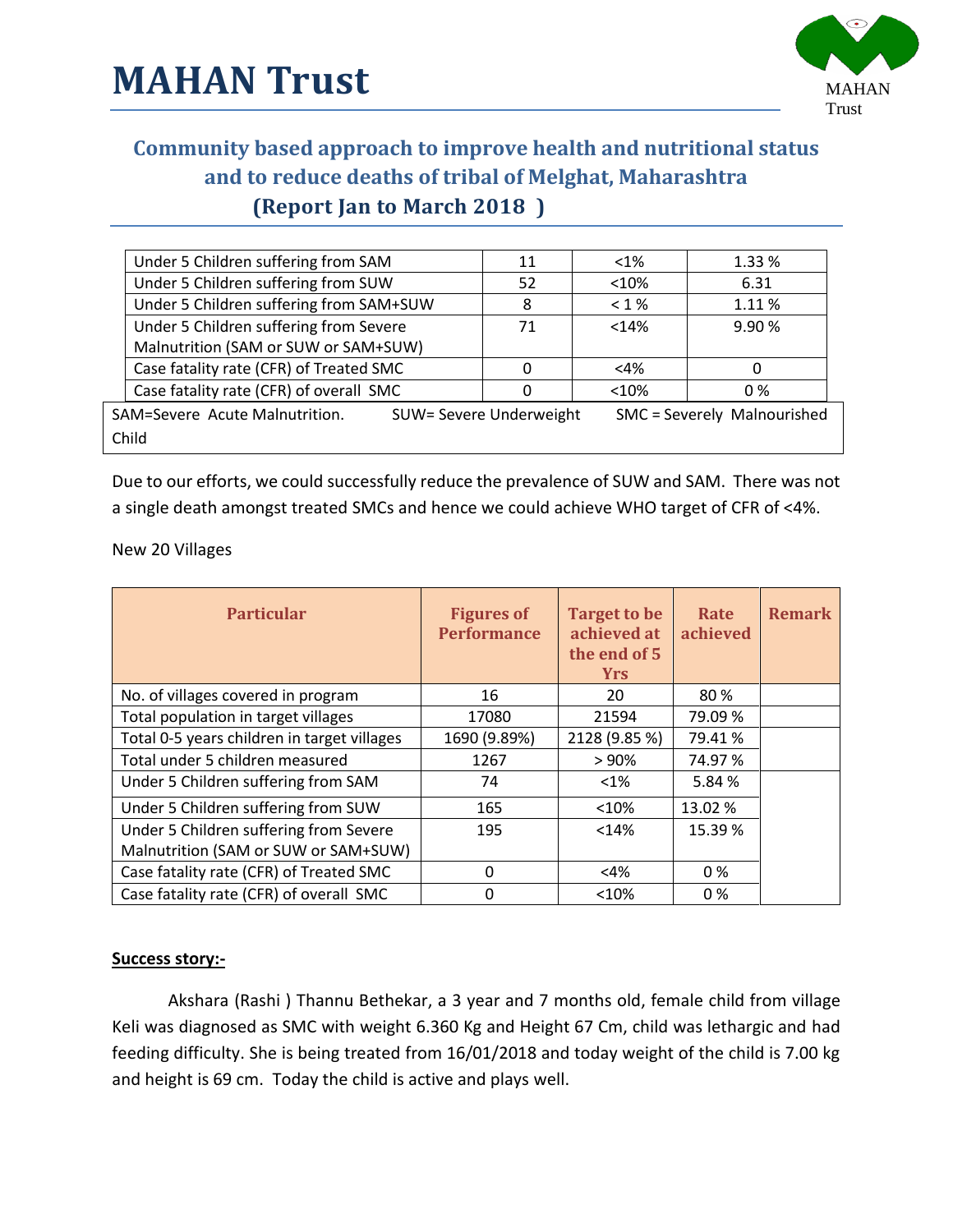





### **HBCC (HOME BASED CHILD CARE PROGRAM)**

### **Aim of the Project**

To reduce under 5 children mortality rate and prevalence of malnutrition.

#### **Activities and Impact old 10 Villages**

No. of patients treated by VHWs :- 553

Behavior change communication – 7470

| <b>Intervention Area</b>        | <b>Figures</b><br><b>of</b><br>Perform-<br>ance | <b>Targets to be</b><br>achieved at the end<br>of 5 yrs. | <b>Impact</b><br>achieved |  |
|---------------------------------|-------------------------------------------------|----------------------------------------------------------|---------------------------|--|
| Still Birth Rate                | 0                                               | < 10                                                     |                           |  |
| <b>Perinatal Mortality Rate</b> | 0                                               | < 25                                                     |                           |  |
| Neonatal Mortality Rate.        |                                                 | < 25                                                     | 18.51                     |  |
| Infant Mortality Rate.          |                                                 | $<$ 35                                                   | 18.51                     |  |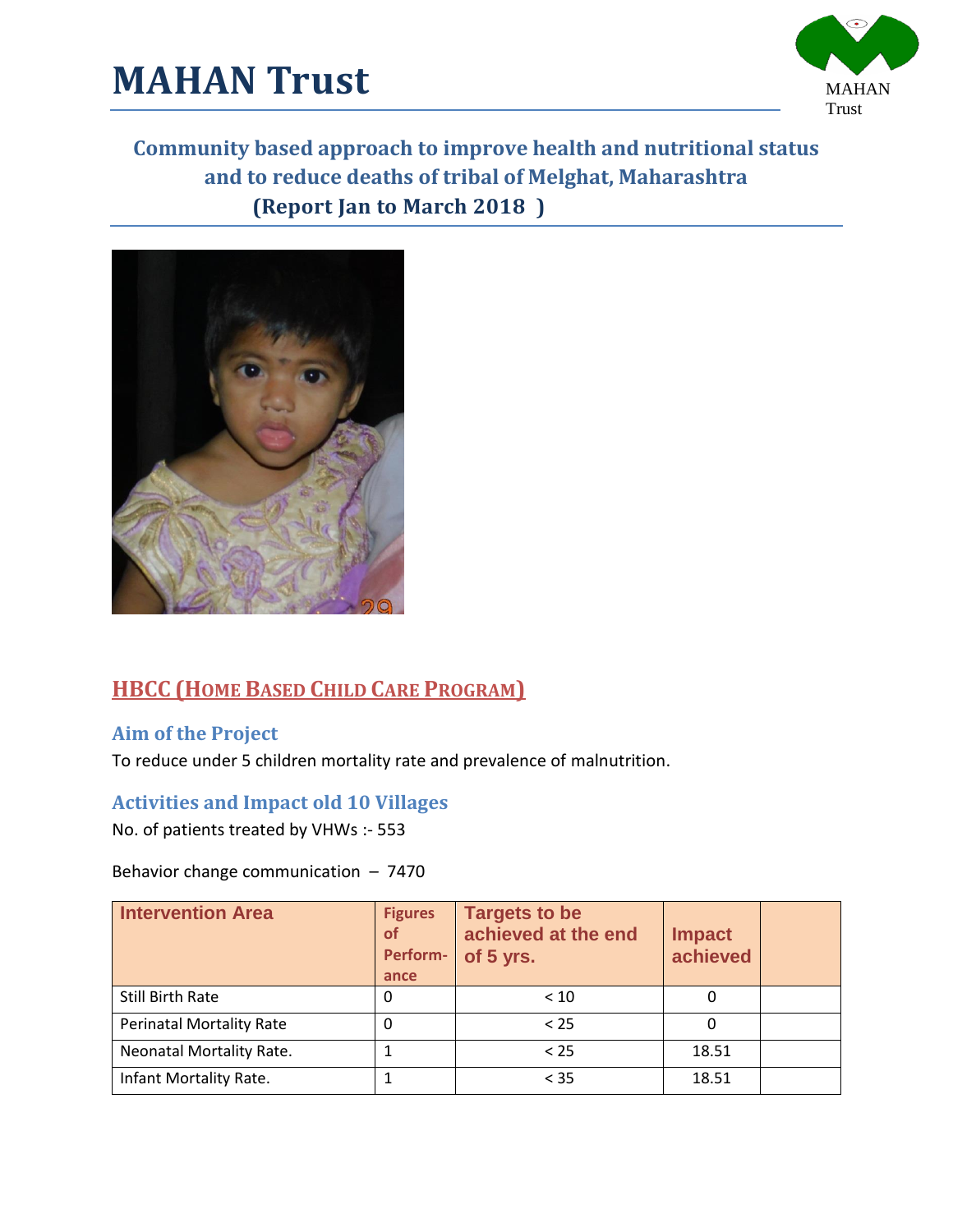

| Under 5 Mortality Rate. | 50 | د18.5 |  |
|-------------------------|----|-------|--|

### **Activities and Impact New 20 Villages**

No. of patients treated by VHWs :- 0

Behavior change communication of beneficiaries – 3511

#### **SUCCESS STORY**

Natasha Sonlal Savalkar 8 months female child was diagnosed as case of Pneumonia since 3 days, with respiration rate 56/M and fever 101<sup>0</sup>F. The child was treated with Syp. Cotrimoxazole and Paracetamol. Now the child is well.

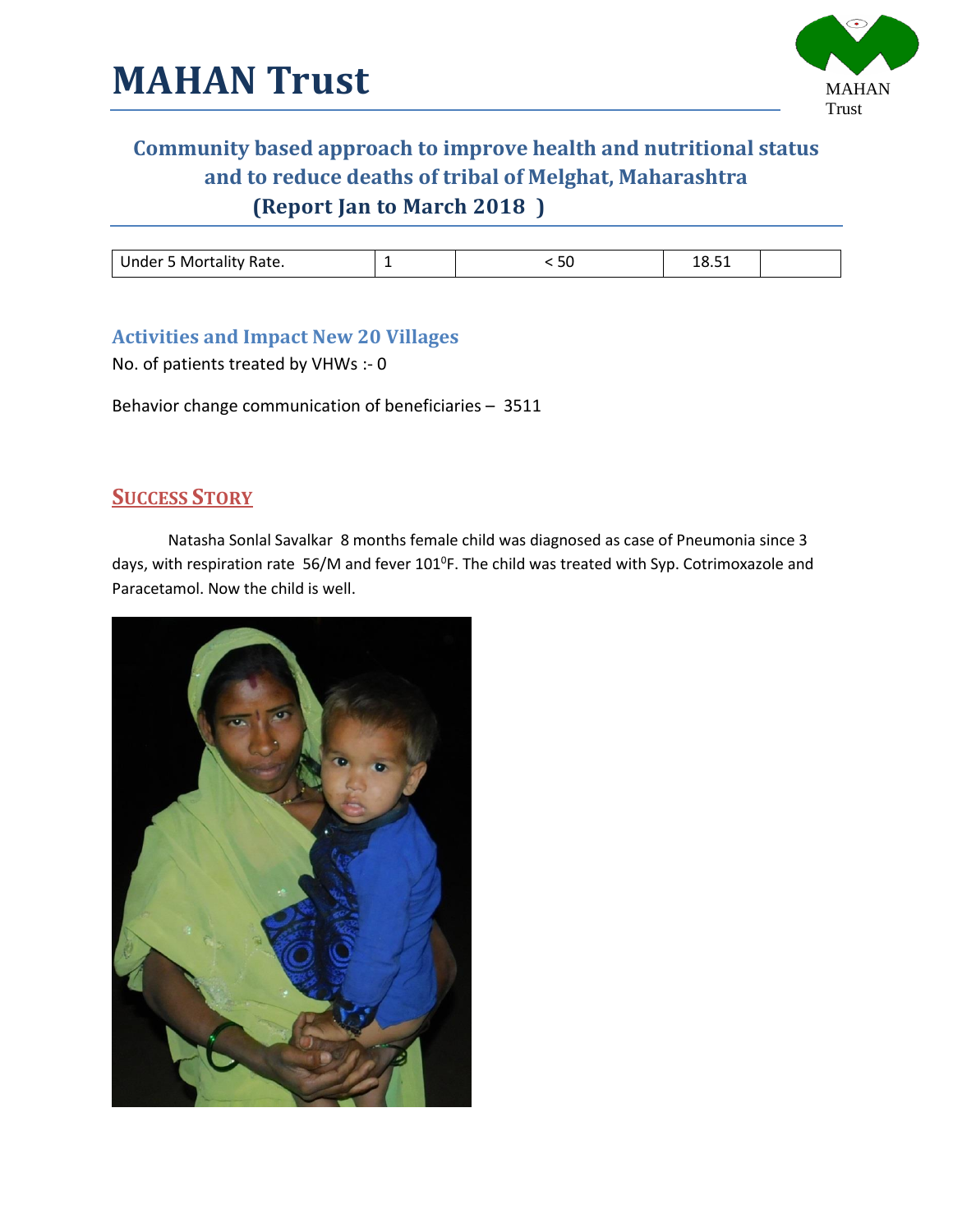

### **MCPEPAG (MORTALITY CONTROL PROGRAM FOR ECONOMICALLY PRODUCTIVE AGE GROUP, 16-60 YEARS)**

#### **Aim of the Project**

To reduce number of deaths in 16-60 years age group.

#### **Activities and Impact**

This program involves treatment of patients suffering from hypertension, malaria, diarrhea, asthma and referral of patients of TB, heart diseases, anemia, etc. to hospital.

Report of old 10 Villages:-

Total number of beneficiaries :- 290

Total number of deaths in this quarter  $-2$ 

| <b>Intervention Area</b>        |     | <b>Targets to be</b><br>achieved at the end<br>of 5 years | <b>Impact</b><br>achieved |  |
|---------------------------------|-----|-----------------------------------------------------------|---------------------------|--|
| Age specific mortality rate     | 2   | <250 per lakh population                                  | 153.40                    |  |
| <b>Prevalence of untreated</b>  | 112 | $<$ 5%                                                    | 4.68%                     |  |
| hypertension (as per our survey |     |                                                           |                           |  |
| in 2017 and out of total        |     |                                                           |                           |  |
| hypertensive detected)          |     |                                                           |                           |  |

#### **Success Stories:-**

Mrs. Shamali Rajaram Bethekar, 38 years female from village Keli was presented with pain in abdomen and diarrhoea. She was given ORS and Tab. Norfloxacin. Now she is ok.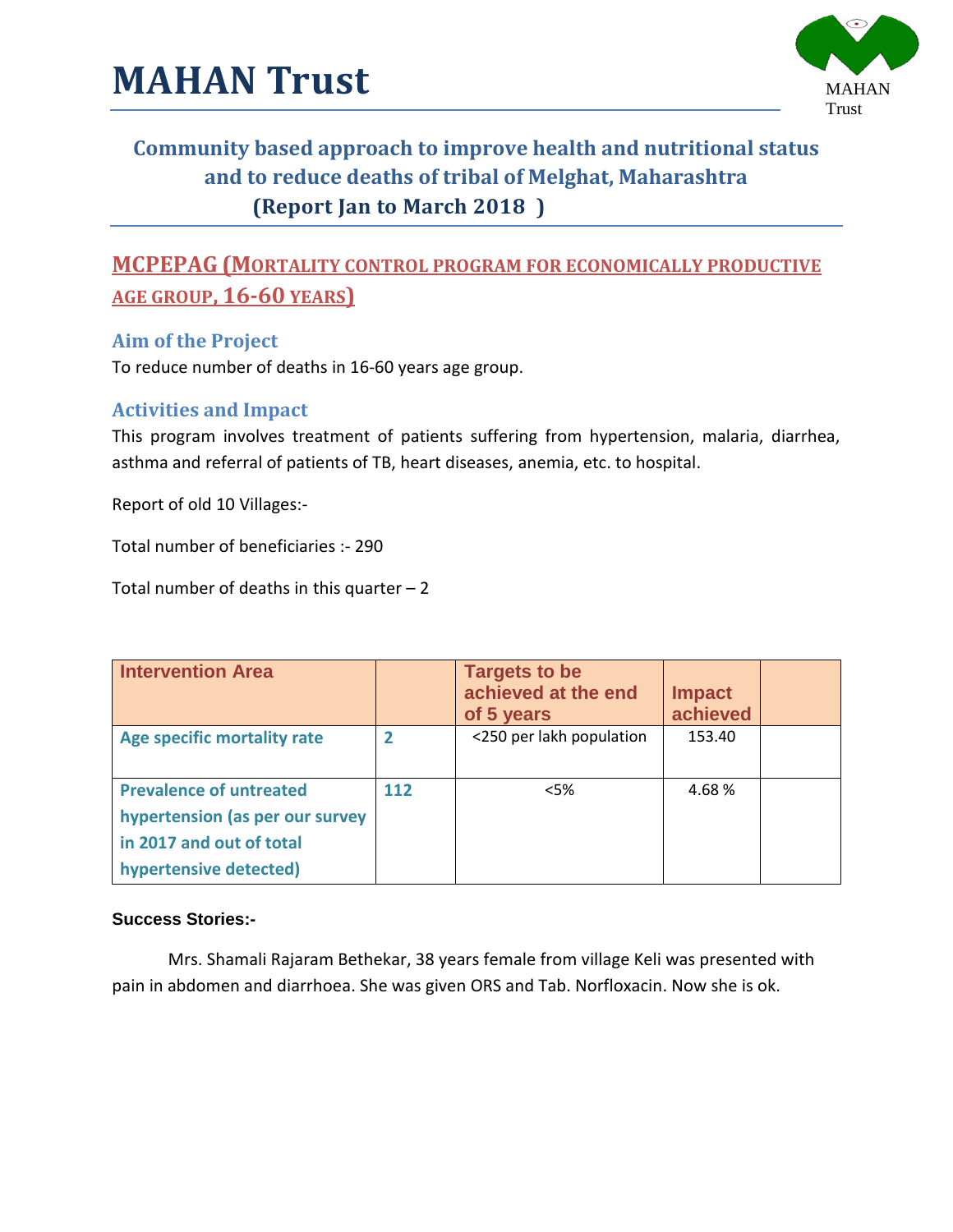





Report of New 16 Villages:-

No treatment started yet.

Number of 16-60 age group people screened for hypertension are:- 5682 out of which, 505 are found hypertensive. Prevalence of hypertension is 8.88 %

ASMR:- 330.85